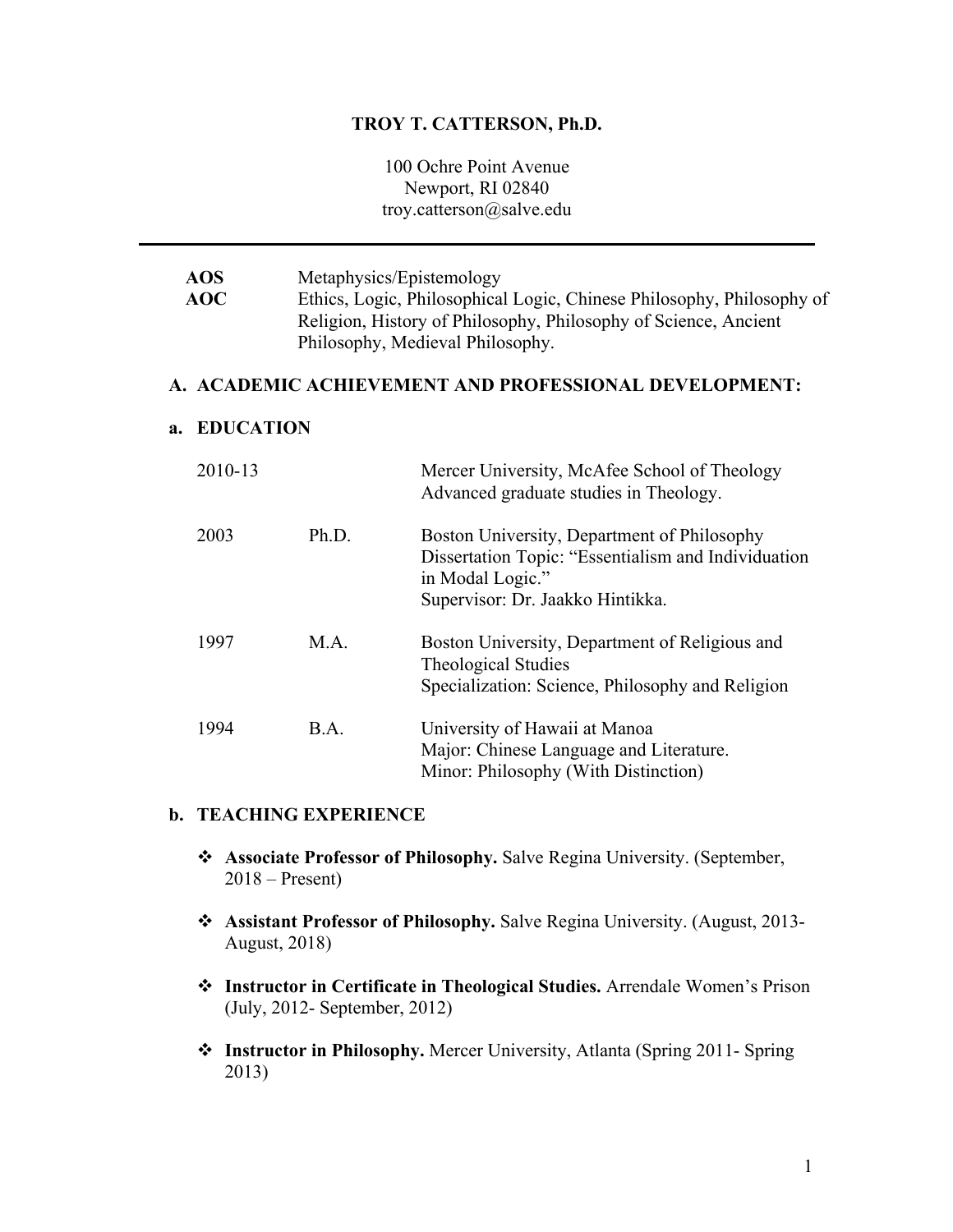- v **Associate Professor of Philosophy.** North Georgia College & State University. (July, 2008 – June, 2010)
- v **Assistant Professor of Philosophy.** North Georgia College & State University. (July, 2005 – June, 2008)
- **◆ Adjunct Instructor in Philosophy.** Hawaii Pacific University. (Fall, 2002 Spring 2005)
- v **Visiting Lecturer in Philosophy**. Brandeis University. (Fall, 2000 Spring 2001)

### **c. PUBLICATIONS AND PRESENTATIONS**

### **Volumes Edited**

2008. *Personal Identity*, *Synthese*. Volume 162, 3/June. (Invited Guest Editor). Dordrecht: Springer.

#### **Articles in Peer Reviewed Journals**

2019. "Grounding the Good: On self-predication, self-fulfilling goals and moral naturalism." *Philosophia Christi*. Volume 21, 1: 85-102.

2015. "Indexicality, Phenomenality, and the Trinity." *International Journal for Philosophy of Religion*. Volume 78(2)/October: 167-182.

2015. "Sorting Out the Sortals: A Fregean Argument for Essentialism." *Erkenntnis*. Volume 80, 1: 137-157.

2008. "Reducing Reductionism: On a putative argument for Extreme Haecceitism." *Philosophical Studies.* Volume 140, 2/August: 149-159.

2008. "Changing the Subject: On the subject of subjectivity." *Synthese*. Volume 162, 3/ June: 385-404.

2004. "How to be a Moral Realist without being a Realist." *Philosophical Writings* 26: 29-46.

1998. "No Time for Time: Trans-Temporal Creation of a Time-Bound Realm." *The Journal of Faith and Science Exchange* 3: 31-37.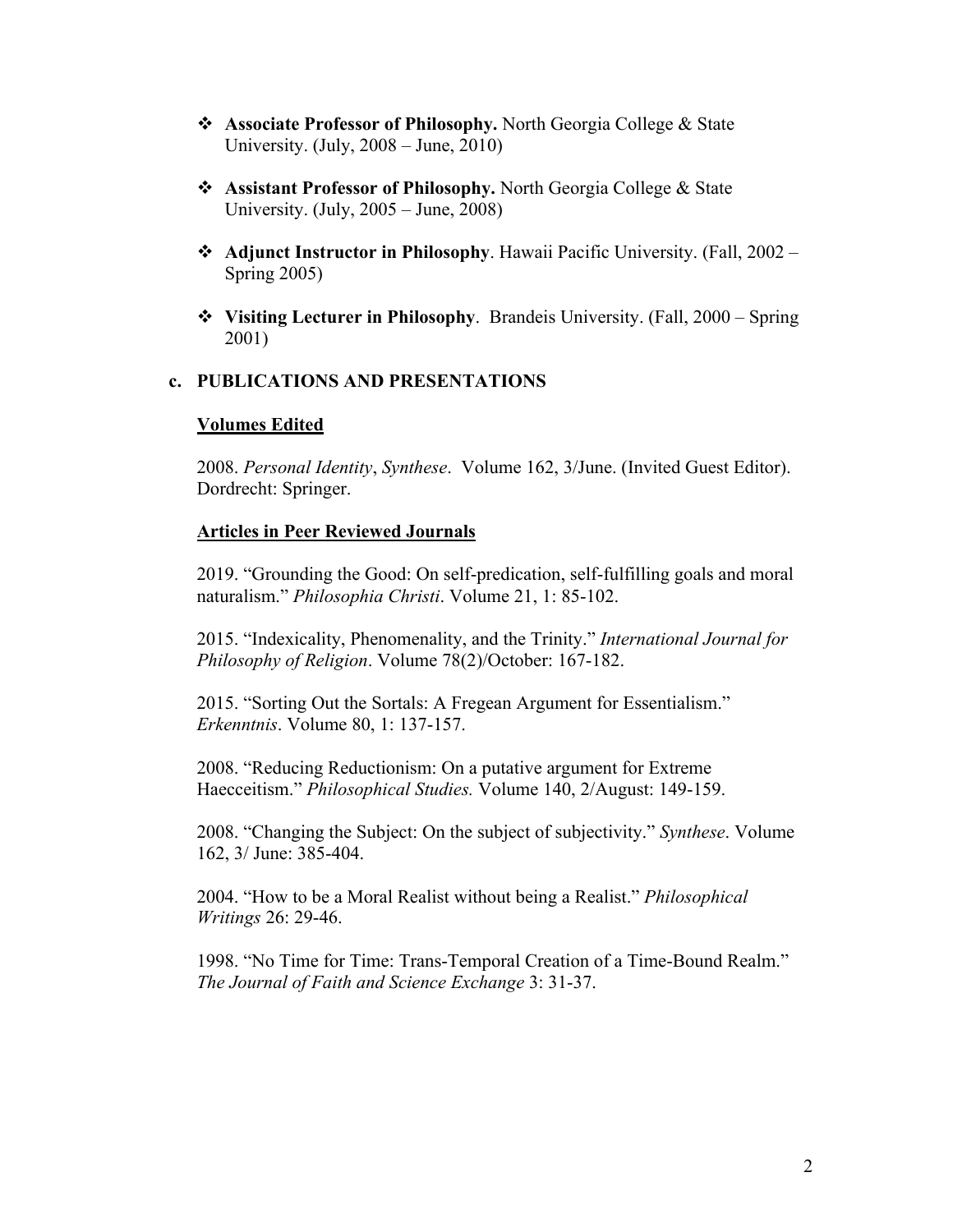### **Invited Book Chapters**

(Forthcoming) "My Son the Violinist: A Mencian Response to Thomson." In *Death And Anti-Death, Volume 19: One Year After Judith Jarvis Thomson (1929- 2020)*, ed. Charles Tandy. Ann Arbor: Ria University Press.

2015. "The Theology of the Scientific Method*."* In *Death And Anti-Death, Volume 13:Sixty Years After Albert Einstein (1879-1955)*, ed. Charles Tandy. Ann Arbor: Ria University Press.

2013. "The Importance of Being Identical: On how not to derive a contradiction in a metaphysical theory." In *Ten Years After Donald Davidson*, ed. Charles Tandy. Los Angeles: Ria University Press.

2008. "Hintikka and the 'Semantic Turn' in Epistemology." In *New Waves in Epistemology*, ed. Vincent Hendricks and Duncan H. Pritchard. New York: Palgrave MacMillan.

2004. "Hintikka on the Problem with the 'Problem of Transworld Identity.'" In *Quantifiers, Questions, and Quantum Physics: Essays on the Philosophy of Jaakko Hintikka*, ed. John Symons. Boston: Springer.

2003. "Letting the Dead Bury their Own Dead: A reply to Palle Yourgrau." In *Death and Anti-Death: One Hundred Years After N. F. Fedorov (1829-1903)*, ed. Charles Tandy. Los Angeles: Ria University press.

## **Invited Book Reviews**

2017. Review of *We Answer to Another: Authority, Office, and the Image of God*. By David T. Koyzis. *Voegelinview*. April 21, 2017. https://voegelinview.com/answer-another-authority-office-image-god/

2015. Review of *The History and Philosophy of Polish Logic*, edited by Kevin Mulligan, Katarzyna Kijania-Placek and Tomasz Placek, *Journal for the History of Analytic Philosophy*. Volume 3, No. 1.

### **Presentations**

### **Invited:**

Keynote speaker in debate with Doug Bandow, senior fellow of the Cato Institute, on the question "Is Capitalism Moral?" Sponsored by the Forum for Citizenship and Enterprise Lecture series at Northwood University, Midland, MI. November 15, 2016 (**Regional**)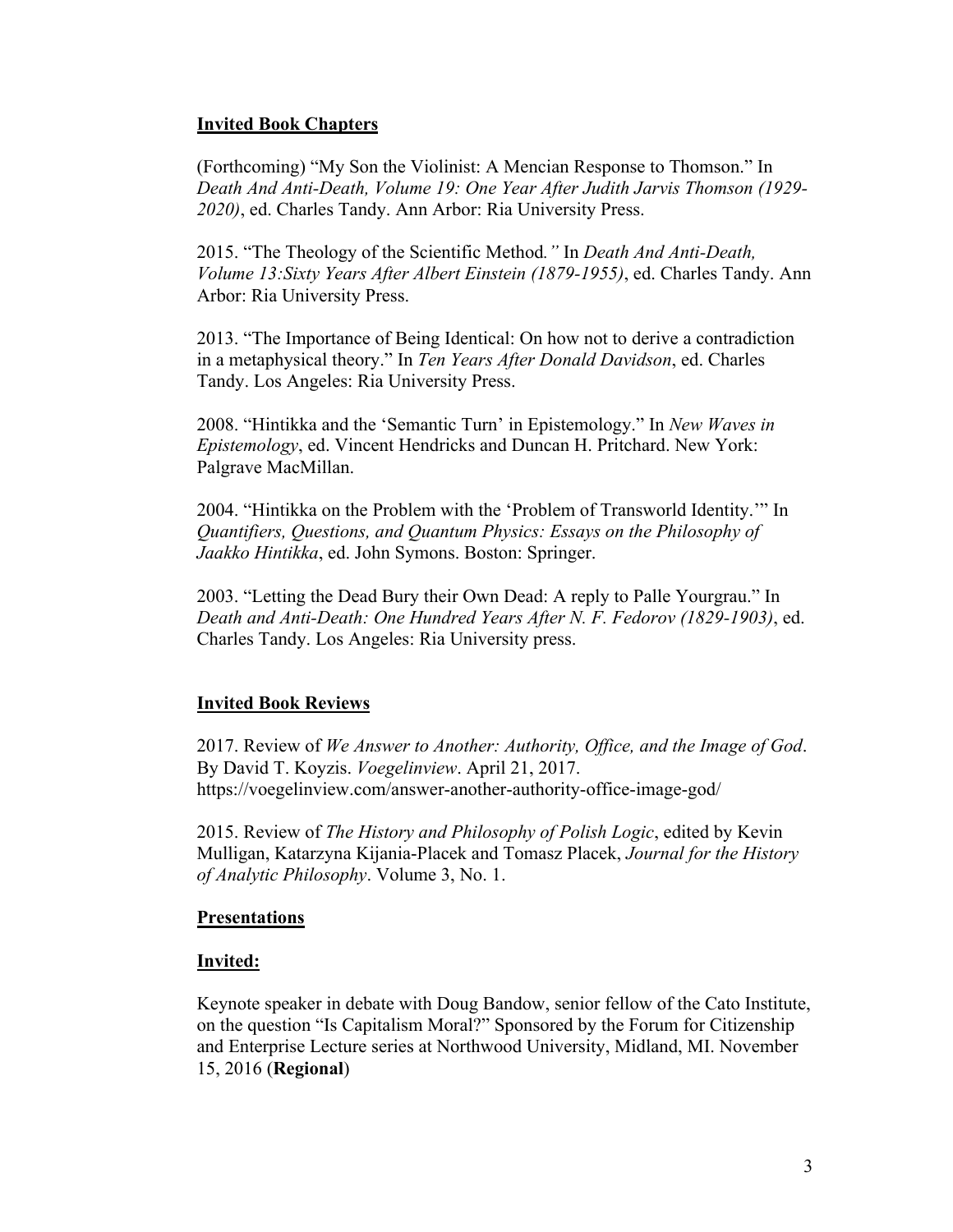"Changing the Subject: On the subject of subjectivity." Given at the 2007 meeting of the *Institut International de Philosophie*, Zadar, Croatia. September 2, 2007. (**International**)

"Hintikka's Logic of Epistemology." Given at the Western Division Meeting of the American Philosophical Association, Portland Oregon. March 24, 2006. (**National**)

"The Problem with the 'Problem of Transworld Identity.'" Given at the Eastern Division Meeting of the American Philosophical Association, Boston, MA. December 27, 2004. (**National**)

### **Refereed:**

"The Arithmetic of Awareness: A Response to Grim's Cantorian Argument against Omniscience." Given at the Evangelical Philosophical Society Midwest Regional Conference in Grand Rapids, MI, March 24th, 2018. (**Regional**)

"The Arithmetic of Awareness: Is Omniscience Coherent?" Given at the 9<sup>th</sup> European Congress of Analytic Philosophy in Munich University, August, 21<sup>st</sup>, 2017. (**International**)

"What Sharpens Ockham's Razor?: The Aesthetics of the Scientific Method." Given at the 37<sup>th</sup> Annual Humanities and Technology Association Conference, November 7<sup>th</sup>, 2015. (**National**)

"Self-Predication and Utilitarian Accounts of the Good." Given at the Kentucky Philosophical Association Summer Paper Workshop, July 24th, 2015. (**Regional**)

"Self-Predication and the Utilitarian Account of the Good." Given at the Spring Meeting of the North Carolina Philosophical Society, February 28<sup>th</sup>, 2015. (**Regional**)

"The Utility of Utility." Given at 2014 Annual Meeting of the Rhode Island Philosophical Society at Providence College, October 25th, 2014. (**Regional**)

"Indexicality, Phenomenality and the Psychological Model of the Trinity." Given at "What has Athens to do with Jerusalem?" in the *Dominican Colloquia in Berkeley* series at the Dominican School of Philosophy and Theology in Berkeley, California, July 19th, 2014. (**International**)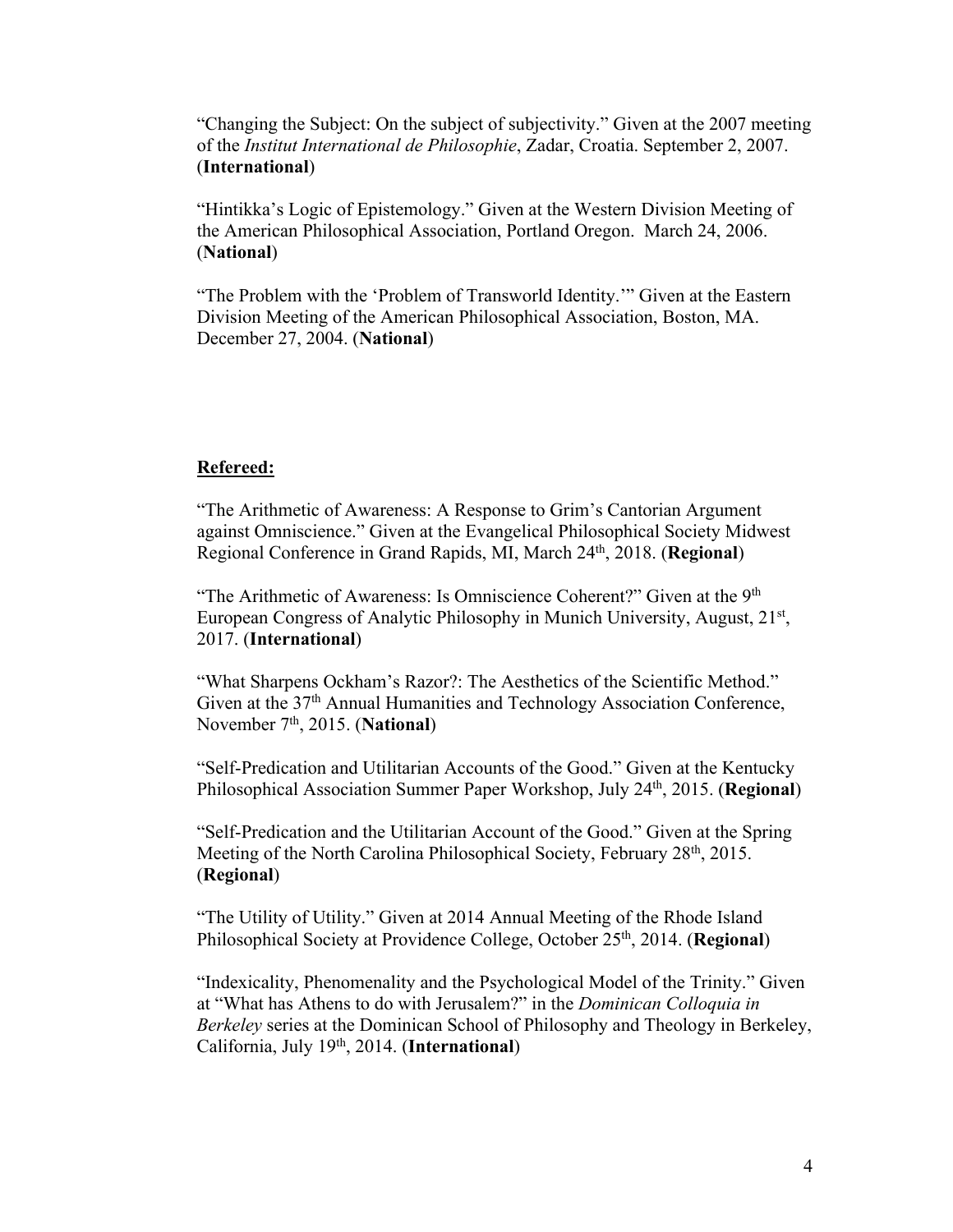"Rehabilitating Aquinas' Psychological Model of the Trinity." Given at the  $31<sup>st</sup>$ Annual Meeting of the Society of Ancient Greek Philosophy and the Society for the Study of Islamic Philosophy at Fordham University, October 12<sup>th</sup>, 2013. (**International**)

"Sorting out the Sortals: A Fregean argument for essentialism." Given at the Spring Joint Meeting of the North and South Carolina Philosophical Societies, February 26th, 2010. (**Regional**)

"No Argument without Identity." Given at the Fall 09 meeting of the Georgia Philosophical Society at Georgia Perimeter College, November 15<sup>th</sup>, 2009. (**Regional**)

"On the Subject of Subjectivity." Given at the Ninth International Conference on Persons, Asheville, North Carolina. August 1, 2007. (**International**)

"Sorting out the Sortals: On a Fregean argument for Essentialism." Given at the Fall 2006 meeting of the Georgia Philosophical Society, Atlanta, Georgia. November 11, 2006. (**Regional**)

"Saying So Doesn't Make it So: On a putative argument for Extreme Haecceitism." Given at the Spring 2006 Meeting of the Georgia Philosophical Society, Atlanta, Georgia. March 18, 2006. (**Regional**)

### **d. ACADEMIC AND PROFESSIONAL ACTIVITIES**

- v Speaker on Panel Discussion: "The Destroyer of Worlds: Techno-apocalyptic Narratives from Hiroshima to the Present Day." 38<sup>th</sup> Annual Humanities and Technology Association Conference in Newport, RI, on 11/03/16
- $\triangle$  Moderator of session: Panopticism and Surveillance, which took place at the 37th Annual Humanities and Technology Association Conference in Newport on 11/6/15.
- $\triangle$  Chair of the panel on philosophy of religion, which took place at the annual meeting of the North Carolina Philosophical Society in Raleigh on 2/28/15.
- Chair of the panel: "Socratic Statesmen and Socratic Philosophers," which took place at the annual meeting of the Northeast Political Science Association in Boston on 11/15/14.
- v Discussant on the panel: "Socratic Statesmen and Socratic Philosophers," which took place at the annual meeting of the Northeast Political Science Association in Boston on 11/15/14.
- $\cdot \cdot$  President of the Georgia Philosophical Society for 2007/2008 academic year.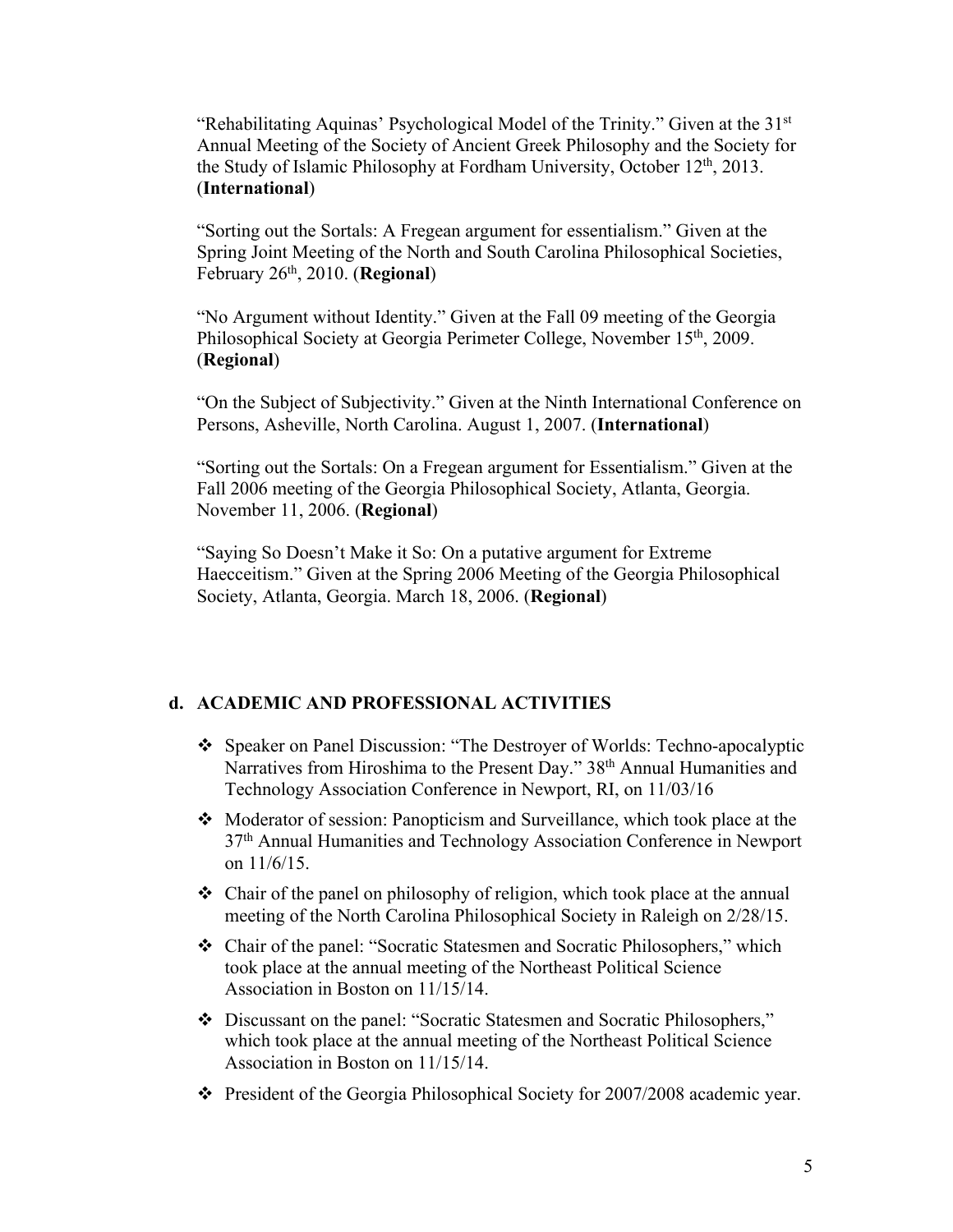- Vice President and Program Director of the Georgia Philosophical Society for 2006/2007 academic year.
- Organizer and chief paper reviewer for the Georgia Philosophical Society Spring 2007 Conference in Athens, Georgia.
- \* Organizer and chief paper reviewer for the Georgia Philosophical Society Fall 2007 Conference in Atlanta, Georgia.
- v Peer Reviewer for *Faith and Philosophy, Springer Press, Synthese*, *Mind*, *Philosophical Studies*, *Canadian Journal of Philosophy*, *Erkenntnis* and *Sophia*.
- v Member of the Editorial board for *Honores: The NGCSU journal of undergraduate research*. 2007, 2008.

### **e. LANGUAGES**

- v Mandarin Chinese: Fluent
- v Classical Chinese: Reading fluency
- \* Koine and Classical Greek: Reading fluency
- **❖** Biblical Hebrew: Reading fluency
- v Modern Hebrew: Competent
- v German: Reading fluency
- v Spanish: Competent
- v Russian: Reading fluency

## **f. HONORS AND AWARDS ASSOCIATED WITH ACADEMIC ACHIEVEMENT**

- v Awarded \$1000 Stipend to attend a Fides et Ratio Seminar on Christian Learning, Catholic Education, and Christian Living. 6/19/16-6/26/16 in Scottsdale, AZ.
- \* Awarded prize for best essay by an untenured professor at the Spring Joint Meeting of the North and South Carolina Philosophical Societies. February 26th, 2010
- v Invited to give a paper at the prestigious *Institut International de Philosophie* in Zadar, Croatia. August  $29<sup>th</sup>$  to September  $3<sup>rd</sup>$ , 2007.
- v Fedorov Prize in Metaphysics for my paper, "Letting The Dead Bury Their Own Dead: A reply to Palle Yourgrau." 2003.
- \* Dissertation Fellowship, Boston University. 2000 to 2001.
- v Philosophy Department Teaching Fellowship, Boston University. 1998 to 2000.
- \* Presidential University Teaching Fellow, Boston University. 1996 to1998.
- v Presidential University Fellow, Boston University. 1995 to 1996.
- Matchette Prize for best paper by a graduate student for my paper, "Ockham on Future Contingents and the Contingency of Divine Foreknowledge." Boston University. 1999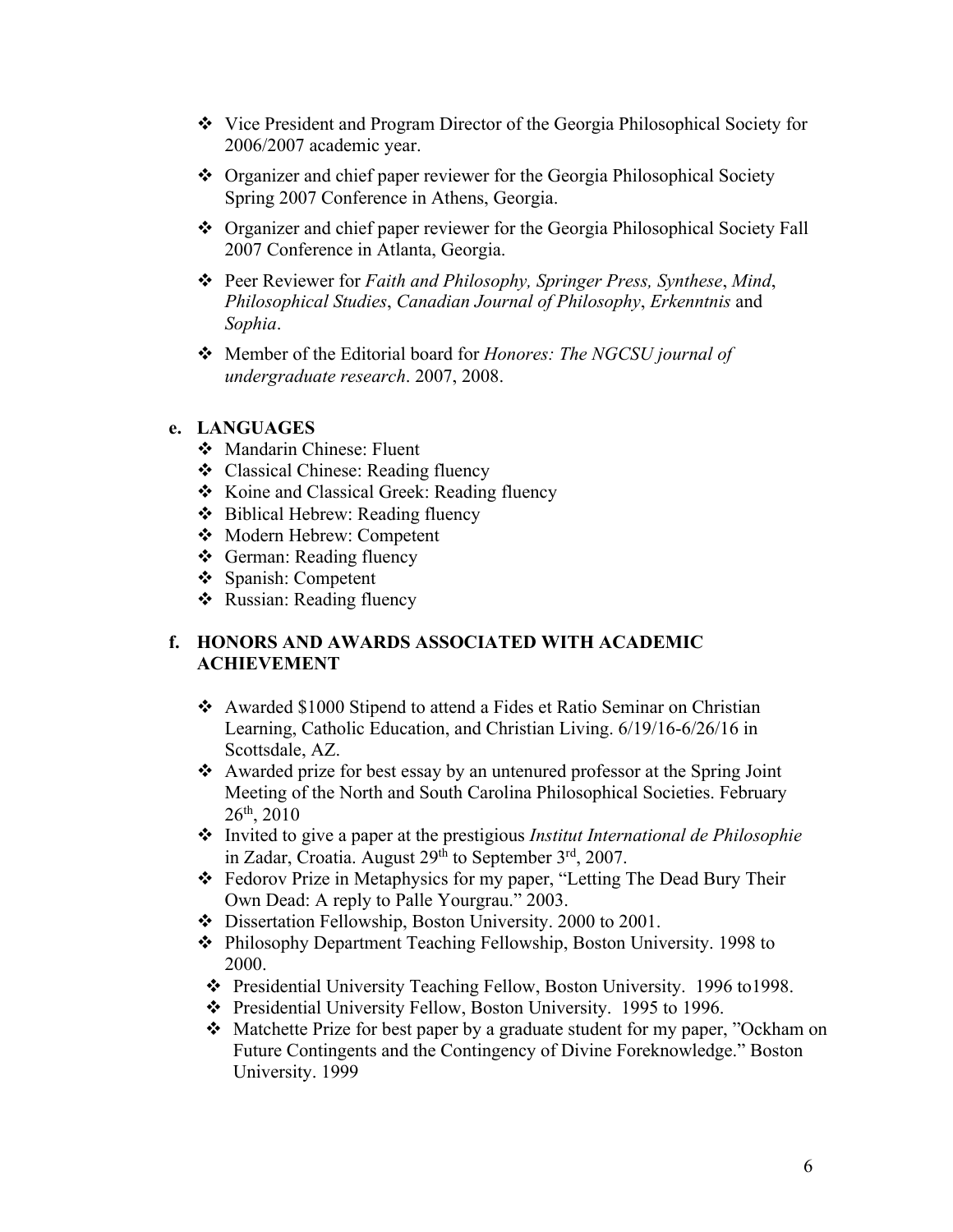- v Second Prize in the essay contest "Progress in Religion through the Sciences" for graduate students in Theology and Religious Studies in schools of the Northeast U.S., sponsored by the Templeton Foundation. 1998. This prize came with a monetary award of \$1500.
- v Elected member of Phi Beta Kappa, University of Hawaii. 1994

# **B. TEACHING ACTIVITIES**

# **a. AWARDS AND HONORS ASSOCIATED WITH TEACHING**

- v Awarded the 2017/2018 **Faculty Recognition Award** by Salve Regina University. This award is given to the faculty member who is voted by graduating seniors and upcoming juniors to have had the greatest positive impact on their academic success.
- **❖** Invited to teach a course in Western Philosophy in Mandarin by Chang An University in Xi An, China during the Summer of 2018.
- v Awarded a **Diversity Fellowship** by Salve Regina University to develop a course on the philosophy of race. I have been appointed a fellow from 2016- 2020. The fellowship includes a \$1,500 Stipend.
- v Accepted as a member of the **First Year Writing Seminar Community of Practice.** Members of this group are paid a \$500 stipend to develop their own University 102 seminar, and present a workshop related to teaching writing in the core curriculum.

## **b. UNDERGRADUATE COURSES DEVELOPED AND TAUGHT**

- v GST 150- Seeking Wisdom
- v PHL141- Medieval Political Philosophy (**Developed)**
- v PHL 450/PELL299- The Metaphysics of God (**Developed**)
- $\div$  PHL 220- Philosophy and Responsibility
- v PHL225- Quest for the Good Life
- v PHL 399/PELL299- Hegel and Marx's Philosophy of History (**Developed**)
- $\div$  PHL 120- Logic
- $\div$  UNI 101- War of the Worlds: On the conflict between religion and science (**Developed**)
- v PHL 399/PELL 299- The Dialogue between Muslim, Jewish, and Christian Medieval Philosophy (**Developed**)
- v PHL399/PELL299/POL299- The City of God vs The City of Man: Augustine's *City of God* (**Developed**)
- v PELL299- Chinese Philosophy (**Developed**)
- v PHL460/PELL299- Epistemology
- v PELL299- Free Will (**Developed**)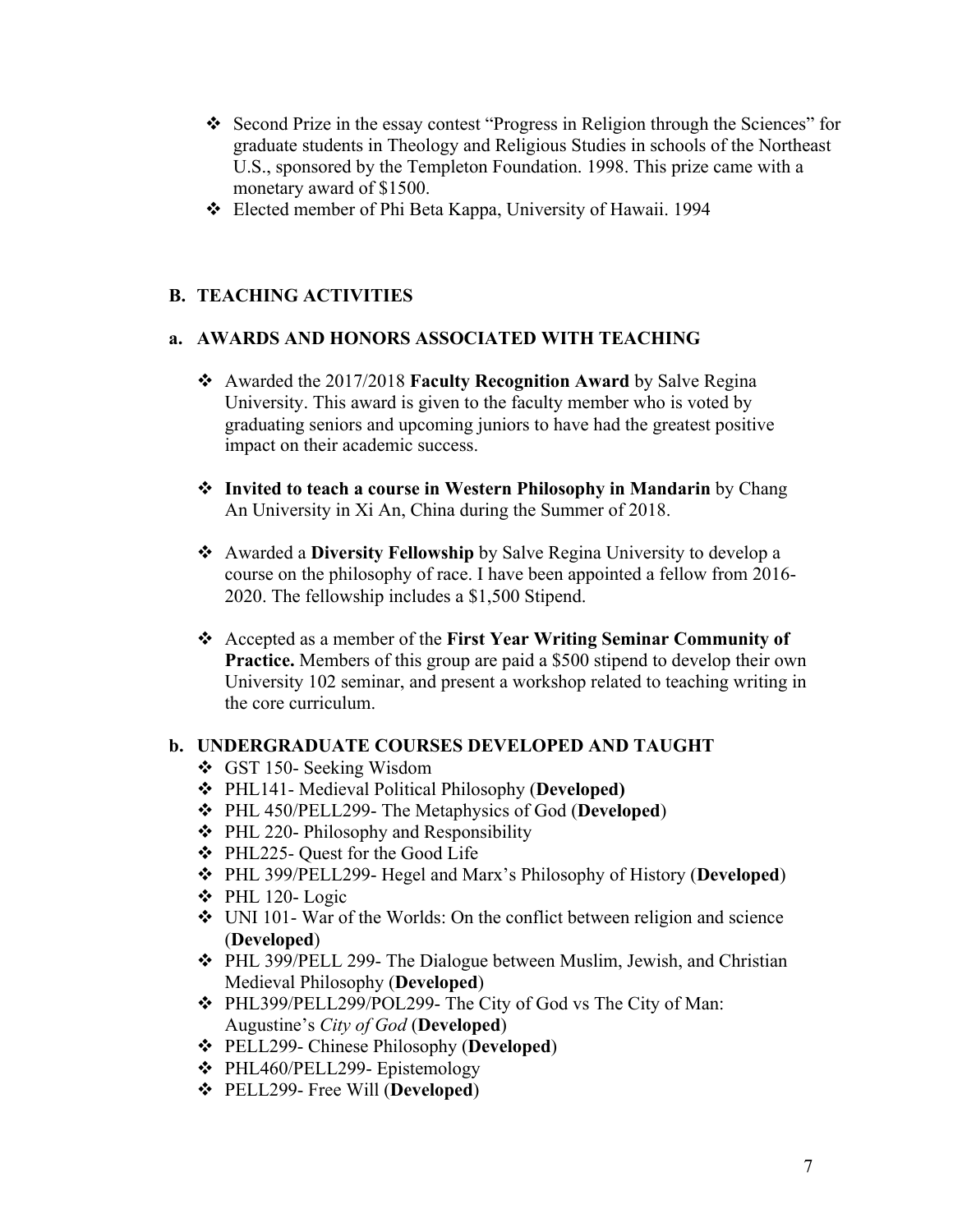- v PHL272- Modern Philosophy
- v PELL299- Philosophy and Art (**Developed**)
- v PHL333- Reasoning about Race (**Developed**)
- v PHL469- Philosophy of Mind (**Developed**)
- v UNI101- God: Sure Conclusion or Pure Delusion? (**Developed**)
- v PHL359- Great Thinkers in Modern Philosophy: Leibniz (**Developed**)
- v PHL399- Evil (Fall 2019) (Taken over for another professor)
- v PHL469- African American Philosophy (Fall 2019) (Taken over for another professor)
- v PHL260- Applied Ethics: Philosophy of Money (**Developed**)
- v PHL490- Senior Seminar Capstone

### **c. GRADUATE COURSES TAUGHT**

- v HUM600- Humanities Problems and Perspectives **(Developed)**
- v HUM605- Philosophy of Technology **(Developed)**
- v HUM617- Political Philosophy and Technology **(Developed)**
- v HUM618- Theory, Method, and Discipline (Research Methods) **(Developed)**
- v HUM635- Culture, Society and the Global Condition **(Developed)**

### **d. COURSE/CURRICULUM DEVELOPMENT**

- v PHL 450/PELL299- The Metaphysics of God
- v PHL 399/PELL299- Hegel and Marx's Philosophy of History
- $\div$  UNI 101- War of the Worlds: On the conflict between religion and science
- v UNI 101- God: Sure Conclusion or Pure Delusion
- v PHL 399/PELL 299- The Dialogue between Muslim, Jewish, and Christian Medieval Philosophy
- v PHL399/PELL299/POL299- The City of God vs The City of Man: Augustine's *City of God*
- v PELL299-Chinese Philosophy
- v PELL299-Free Will
- v PELL299- Philosophy and Art
- v PHL333- Reasoning about Race
- v PHL469- Philosophy of Mind
- v PHL359- Leibniz
- $\div$  PHL260- Philosophy of Money
- ◆ PHL225- Online Version of Question for the Goodlife for RN to BSN
- v PHL141- Medieval Political Philosophy

# **e. TUTORIALS, THESIS SUPERVISION, INDEPENDENT STUDIES, HONORS COURSES**

### v **Thesis Supervision**

- o Second Reader for PhD Dissertation of Chen Lu
- o First Reader for PhD Dissertation of Kathryn Gilbertson
- o Fourth Reader for PhD Dissertation of Fred Abong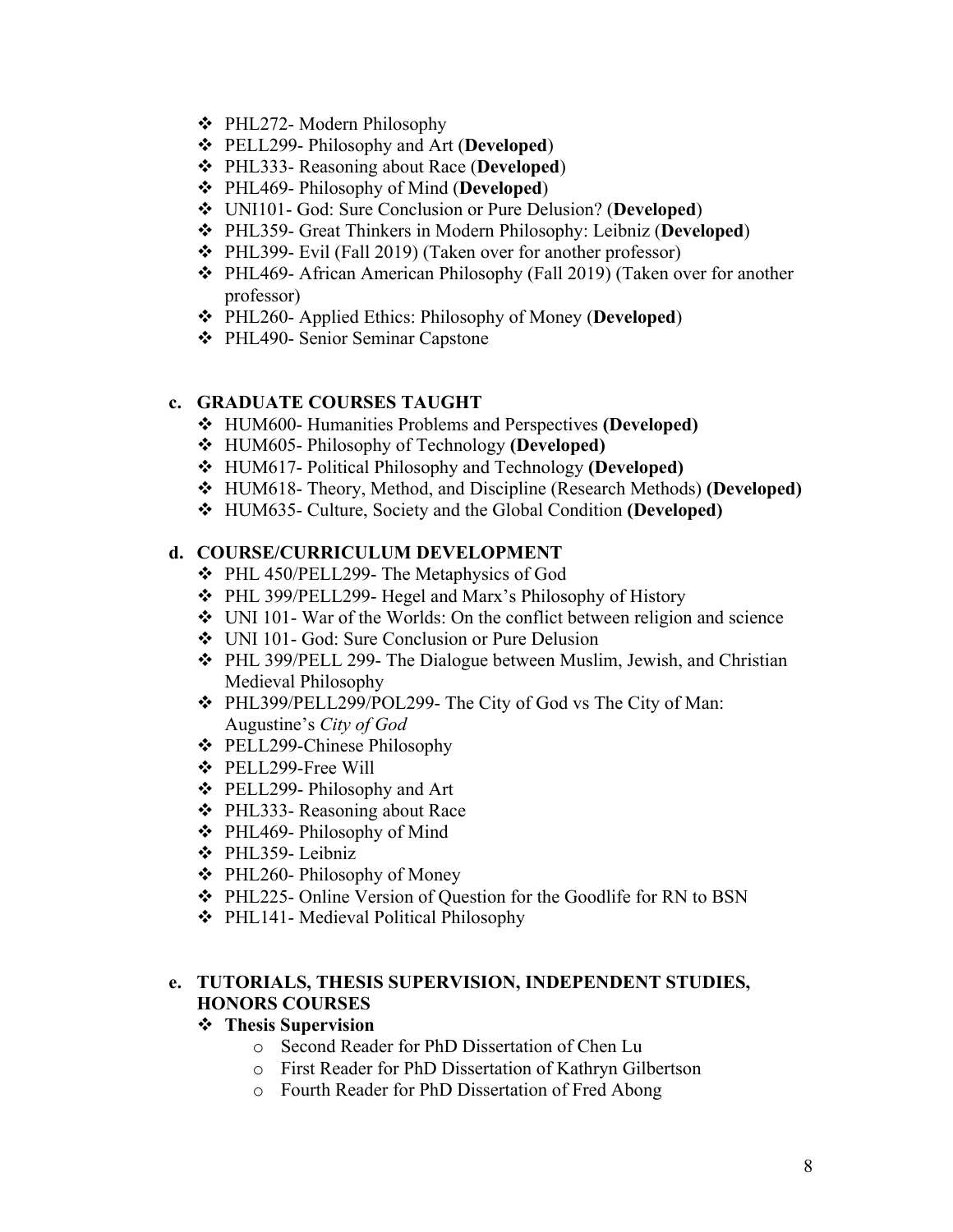- o First Reader for PhD Dissertation of Chelsea Buffington
- o Third Reader for PhD Dissertation of Shawn Kalis
- o Second Reader for PhD Dissertation of Nicholas Molinari
- o Second Reader for PhD Dissertation of Kevin McDonald
- o Second Reader for PhD Dissertation of Christina De Vreeze
- o Third Reader for PhD Dissertation of Jasmin Blackmar

# v **Honors Courses**

- o PELL299- The Metaphysics of God (Fall 2013)
- o PELL299- Hegel and Marx's Philosophy of History (Spring 2014)
- o PELL 299- The Dialogue between Muslim, Jewish, and Christian Medieval Philosophy (Fall 2014)
- o PELL299- The City of God vs The City of Man: Augustine's *City of God* (Spring 2015)
- o PHL220- Philosophy and Responsibility (Fall 2014)
- o PHL225- The Quest for the Good Life (Fall 2016, Fall 2019, Spring 2020)
- o PELL299- Chinese Philosophy (Fall 2015, Fall 2019)
- o PELL299- Epistemology (Spring 2016)
- o PELL299- Free Will (Fall 2016)
- o PELL299- Philosophy and Art (Spring 2017)
- o PELL299- Leibniz (Spring 2019)
- o PELL299- Philosophy of Money (Spring 2020)

# **C. SERVICE ACTIVITIES**

## **a. ACADEMIC ADVISEMENT**

- $\div$  15 Philosophy advisees. (Spring 14- Spring 20)
- v Led a First Year Transition Seminar of 22 students (Fall 2015)
- v 250 Pell Honors advisees. (Spring 19- Present)

## **b. COMMITTEE SERVICE**

### v **Departmental Service**

- $\triangleright$  Appointed liaison between the department and the library in order to assist in the building up of the 'Sense of What is Right' Collection, a collection of books and media relating to the areas of medical ethics, human rights and human dignity made possible by a grant by Dr. Joseph Blumen.
- $\triangleright$  Responsible for taking the minutes at department meetings (Spring 14-Spring 15)
- $\triangleright$  Formulated the rubric and justifications for categorizing each of our course offerings according to the themes of the new core.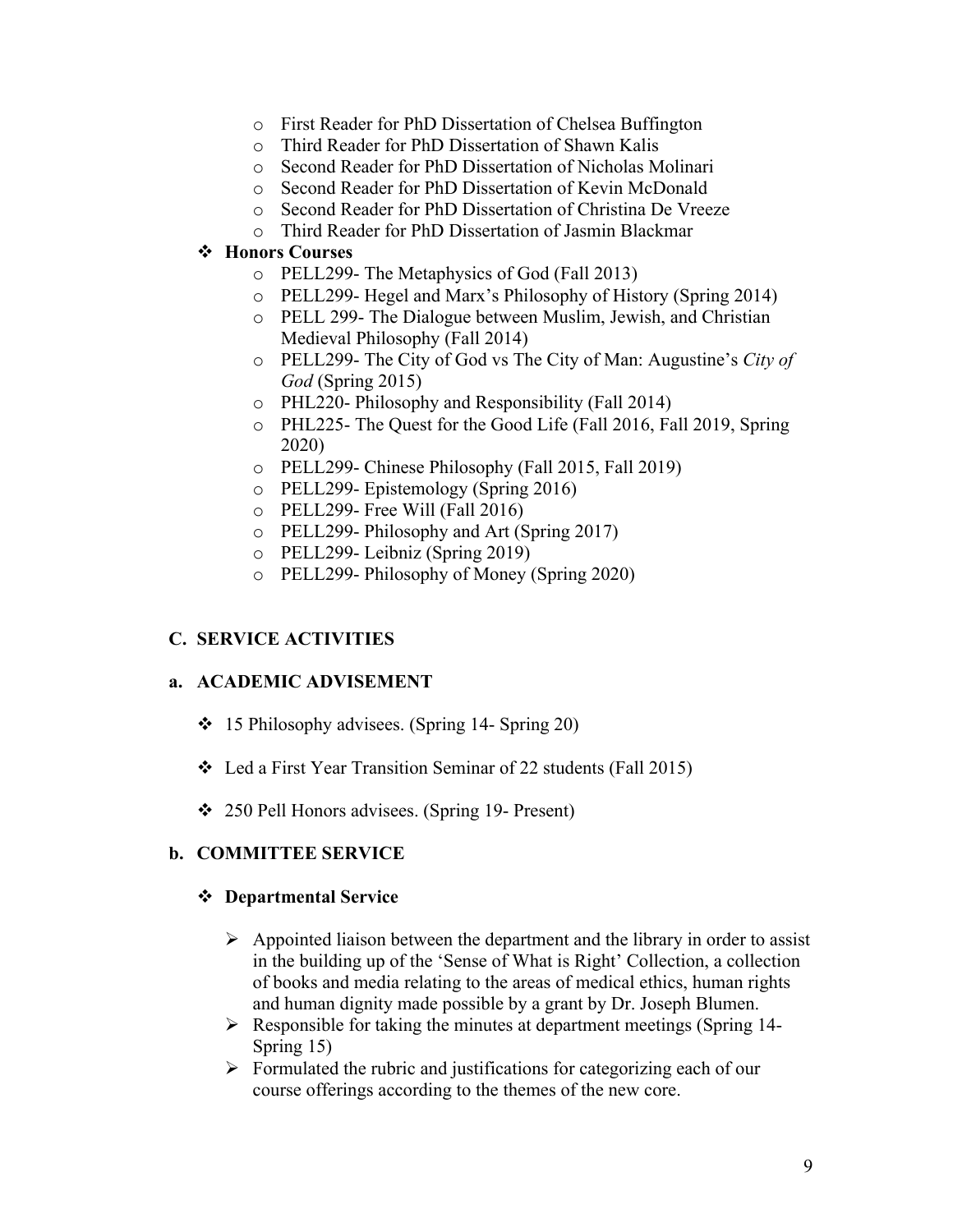- $\triangleright$  Helping to revise the requirements and curriculum for the major in order to bring it in line with the new department offerings based on Part III of the new core.
- $\triangleright$  Assisted in organizing three Philosophy Club events. Two were trips to attend the Rhode Island Philosophical Society's annual meetings on 10/15/13 and 10/25/14. I drove students to the latter meeting and back.
- $\triangleright$  Composed the rubric mapping how individual courses in the major teach departmental SLO's for the departmental five-year external review in 2016/17.
- $\triangleright$  Composed initial drafts of course descriptions for submission to the catalog for all of the new courses that comprise the new philosophy major and area III core elective requirement.
- $\triangleright$  Represented the department every semester at the following university sponsored events:
- $\triangleright$  Open House
- $\triangleright$  Connections Day
- **❖** University Service
	- Ø **Associate Director of the Ph.D. in Humanities Program** (Fall 21- Present)
	- Ø **Associate Director of the Pell Honors Program** (Spring 19- Spring 21)
		- o Assisted the director in the following tasks:
			- Recruitment of Students
			- § Representing and speaking on behalf of the program at admissions events, open houses and connections days
			- Curriculum development
			- Advisement of Students
			- Reading applications for admission to the program
			- Administering the program
			- Led multiple trips to NYC and Boston
	- Ø **Member of the Core Review Committee** (Fall 18- Present)- Elected
	- Ø **Member of the Executive Committee** of the Faculty Assembly (Fall 14- Spring 19)- Elected for two consecutive terms.
	- Ø **Vice Chair of the Executive Committee** of the Faculty Assembly (Fall 15-Spring 16)
	- Ø **Member of the Institutional Review Board** (Fall 14-Present)- Appointed
		- o Successfully completed the NIH Web-based training course "Protecting Human Research Participants" on 12/9/14.
	- Ø **Member of the Mission Committee** (Fall 13-Present)- Appointed
		- o Judge for the contest: 'Faces of Mercy' in Spring 2014.
		- o Chief organizer of the poetry contest and anthology, *Echoes of Mercy*, for poems on mercy, sponsored by the office of mission integration. This anthology was published in Spring 2015.
		- o **Interim Chair of the Mission Committee** (Fall 2015) during Chair's sabbatical.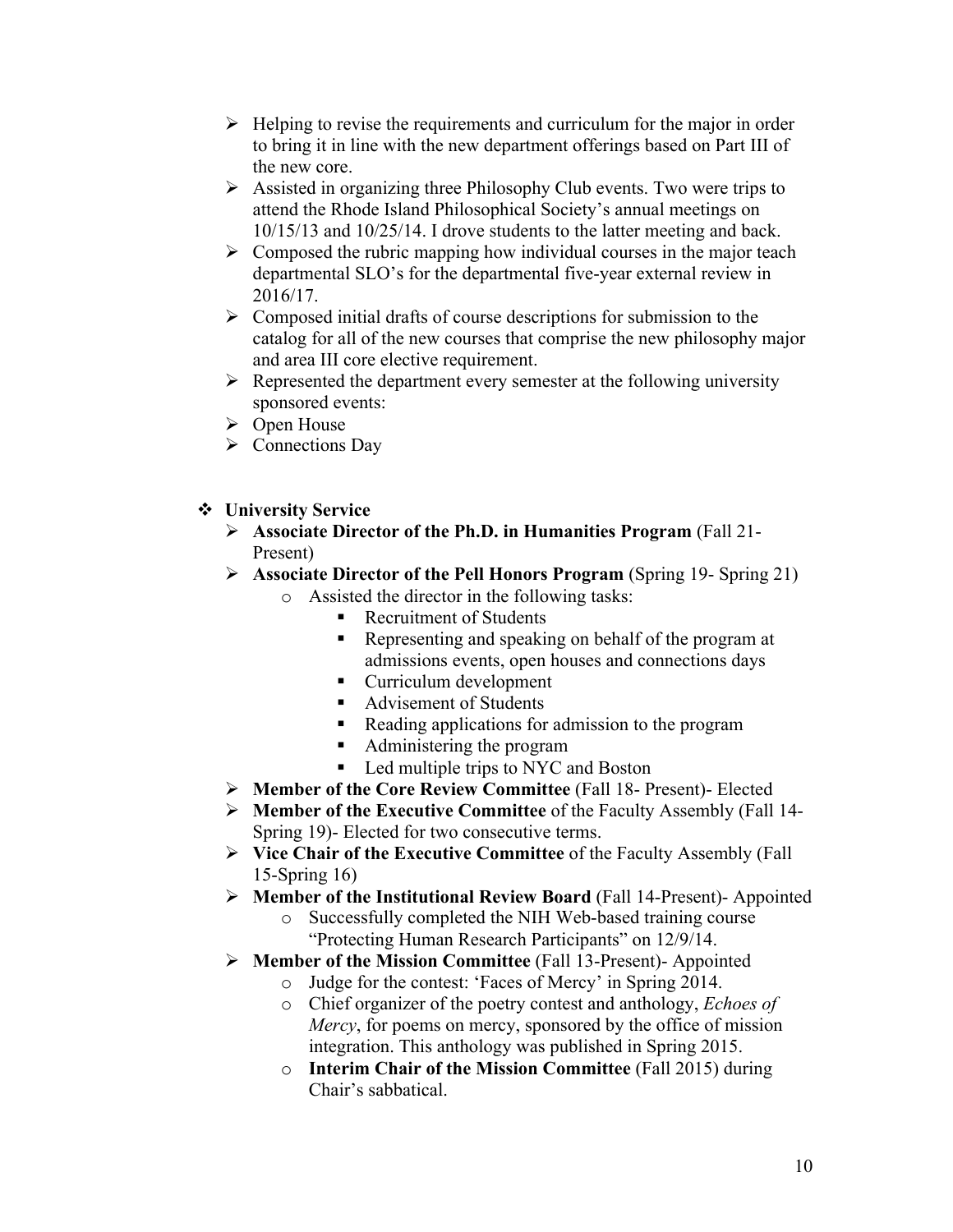- Ø **Parliamentarian of the Faculty Assembly** (Fall 14-Spring 16)
	- o Co-created with Dr. Condella, Speaker of the Faculty Assembly, a single page primer on the basics of parliamentary procedure.
- Ø **Member of the Jubilee Committee** appointed by Sister Jane to plan the celebration of the Jubilee year of Mercy in 2016.
	- o Co-led the subgroup that designed the logo, banners and buttons used to celebrate the Jubilee Year.
	- o Authored the proposal for a Salve community fundraiser for the Mercy Fund.
- Ø **Member of the Dean of Undergraduate Academics Search Committee** (Fall 16- Spring 17)
	- o Successfully hired Dr. Elizabeth McAuliffe
- Ø **Member of the Assessment Team for UNI101/102** (Summer 2017)
	- o Revised assessment rubrics for the signature and metacognitive assignments in 101 and 102 respectively.
	- o Evaluated sample papers from both courses according to these rubrics.
- Ø **Chair of the Faculty Manual Committee**. (Fall 18- Fall 20)
	- o Reestablished Committee
	- o Wrote chapter on the process for revising the *Faculty Manual*.
- Ø **Member of the Academic Integrity Review Board.** (Fall 21 Present)
	- o **Composed the Current Academic Integrity Policy**
- v **Other Service Related Activities**
	- Ø **Presented the lecture**: "Blindsiding God: Diderot on proving the existence of God to a man born blind" to the Alliance Francaise de Newport in coordination with the Pell Honors Program on 10/10/2013, at 5:30pm, in Antone Center, Room 128.
	- Ø **Translated** the standard international student admission letter and information sheet on obtaining a visa into Mandarin Chinese for International Student Services on 11/12/13.
	- Ø **Proofread and corrected** the Mandarin Chinese version of the Salve Regina University fact sheet for prospective international applicants for International Student Services on 10/30/14.
	- Ø Was the **keynote speaker** for the Delta Epsilon Sigma Honor Society induction ceremony on 4/7/14.
	- Ø **Took the lead in organizing** the student/teacher panel discussion on philosophy and the mission of Salve Regina that took place on 4/10/14.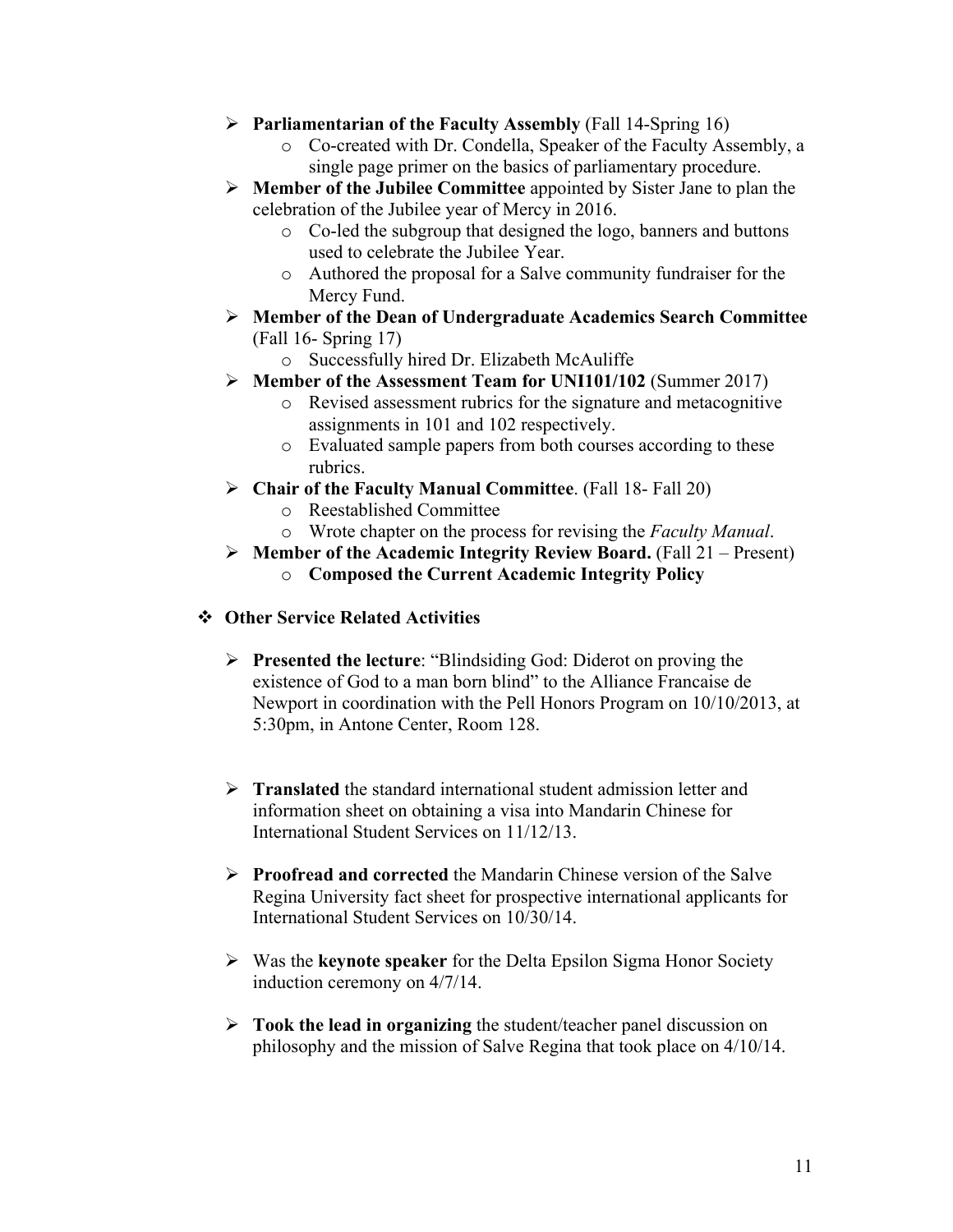- Ø **Member of the student/teacher panel discussion on philosophy and the mission** of Salve Regina that took place on 4/10/14.
- Ø **Moderated the Pell Center Roundtable** discussion on "Is There a Right to Health Care?" on 9/26/14.
- Ø **Co-led** with Dr. Habib a student discussion group on Leo Tolstoy's *War and Peace*. We met from 6pm-7:30pm on a biweekly basis throughout the Fall 2014 semester.
- Ø Gave a **Pell Honors Guest Lecture** on "Montesquieu's Enlightenment God" on  $10/2/14$ .
- Ø Worked with Dr. Nassim and Dr. O'Callaghan to **organize a Chinese New Year celebration** sponsored by the Office of Multicultural Programs. Spring 2015.
- Ø Working with Dr. Nassim to **offer multicultural sections of the new area II course, "Quest for the Good Life,"** since Fall 2015.
- Ø Invited participant for **faculty focus group on student success**. Led by Dr. Hoffmann on 3/22/15.
- Ø **Gave a lecture** on **A Canticle for Leibowitz** for Dr. Zeman's Pell299 special topic on Atomic America on 11/5/15.
- Ø Have **taught mock class for prospective students** who were participating in the Office of Multicultural Programs and Admissions Office overnight retreat during Multicultural Education Week in Spring 2016, Spring 2017, Spring 18, Spring 19.
- Ø **Radio Interview** on "Campus Conversations with Scott Zeman." Aired on WADK (1540 AM) January 11<sup>th</sup> 2017, 11am.
- Ø Invited to give a 3 hour **Pell Honors Seminar** on "The Debate between Avicenna and Al Ghazali on the Eternity of the World and Creation." January 21st, 2017.
- Ø **Keynote speaker at "Faith and Food."** A Navigator Event sponsored by the Salve Regina University Mercy Center and the Office of Student Affairs on February 22nd, 2017.
- Ø **Helped coach the panelists** in their preparations for The Fifth Annual Multicultural Education Week Panel Discussion: The State of the States: Post-Election Critical Concerns: Race, Immigration, and Woman on February 28th, 2017.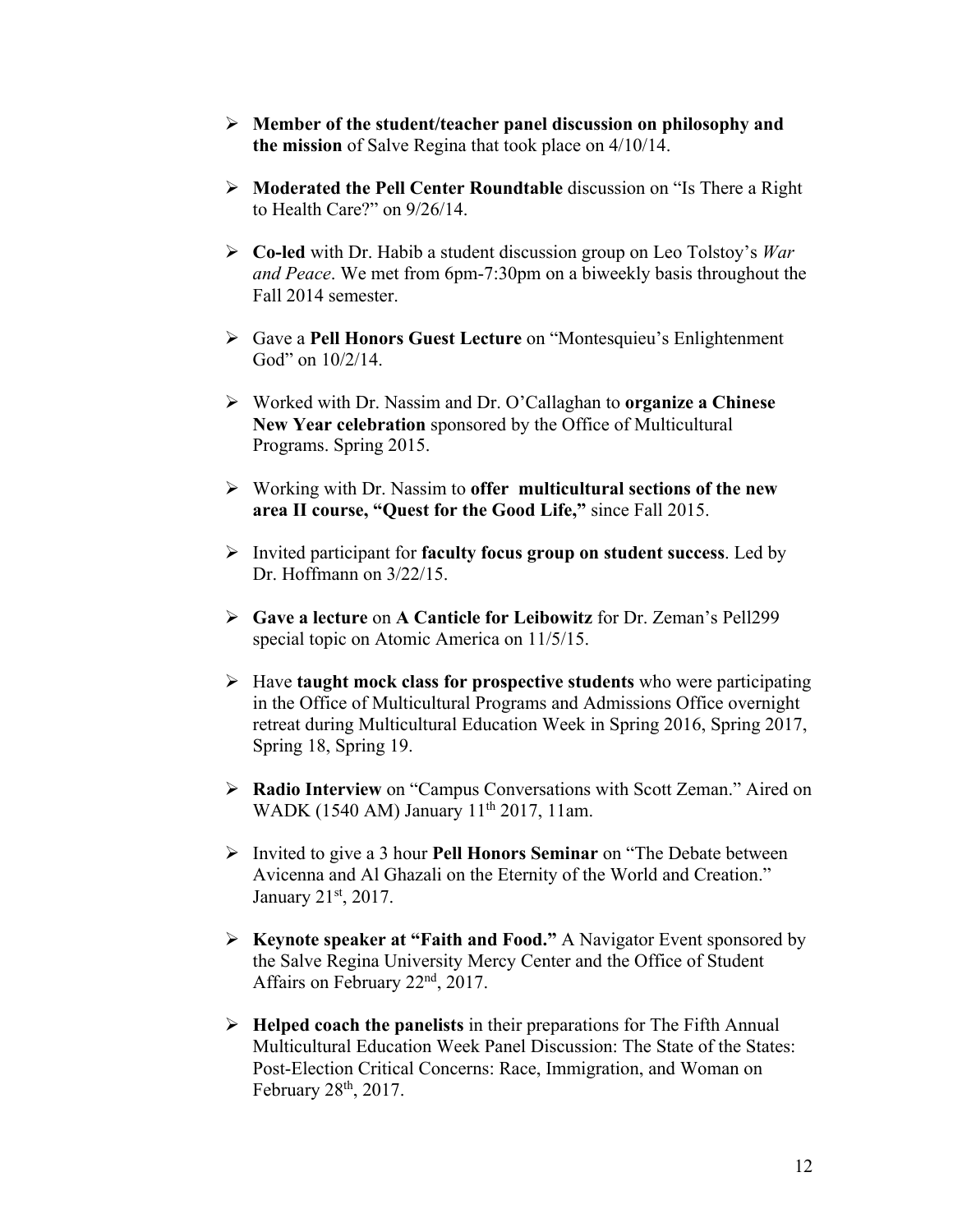- Ø **Co-led sessions for Undecided Students** with Dr.'s Zeman and Mitchell on April 1, 2017.
- Ø Co-led with Dr. Trainor **New York City trip** to the Neue Gallerie and the Metropolitan Museum of Art for my Philosophy and Art class on April 22nd , 2017.
- Ø **Led New York City trips** for the Pell Honors Program from 2018 to Present.
- Ø **Keynote speaker** for ΦΣΤ Philosophy National Honor Society Induction, April 24, 2017.
- Ø **Co-Advisor of the Black Student Union** with Dr. Hoffmann (Fall 2016- Spring 2018)
- Ø **Advisor of Dialogue** Collegiate Ministry (Interfaith Bible Study and Discussion group) (Spring 2017-Present)
- Ø **Interim Advisor** for ΦΣΤ National Philosophy Honor Society. Took the lead in organizing the induction ceremony on April 24th, 2017
- Ø **Co-led a Diversity and Inclusion Workshop** for faculty with Dr.'s Silvia, and Ashby-Bey on February 15th, 2017
- Ø Gave **presentation on incorporating critical thinking into the writing curriculum** at the University 102 Petit Retreat on May 16th, 2017
- Ø **Co-organized and was a Panelist** for Multicultural Week Event: "Stranger in a Strange Land: the immigrant experience in the United States." February 28, 2018
- Ø **Keynote Speaker** for Navigator Leadership Development Event: "What Matters to Me and Why." November 15, 2017
- Ø **Co-organized** Multicultural Week Event: "Stranger in a Strange Land: Living as an immigrant in the United States." October 23, 2018
- Ø Keynote Speaker for Navigator Leadership Development Event: "What Matters to Me and Why." November 15, 2018
- Ø **Co-organized** Multicultural Week Event: "LGBTQ+ Panel Discussion." February 26, 2019